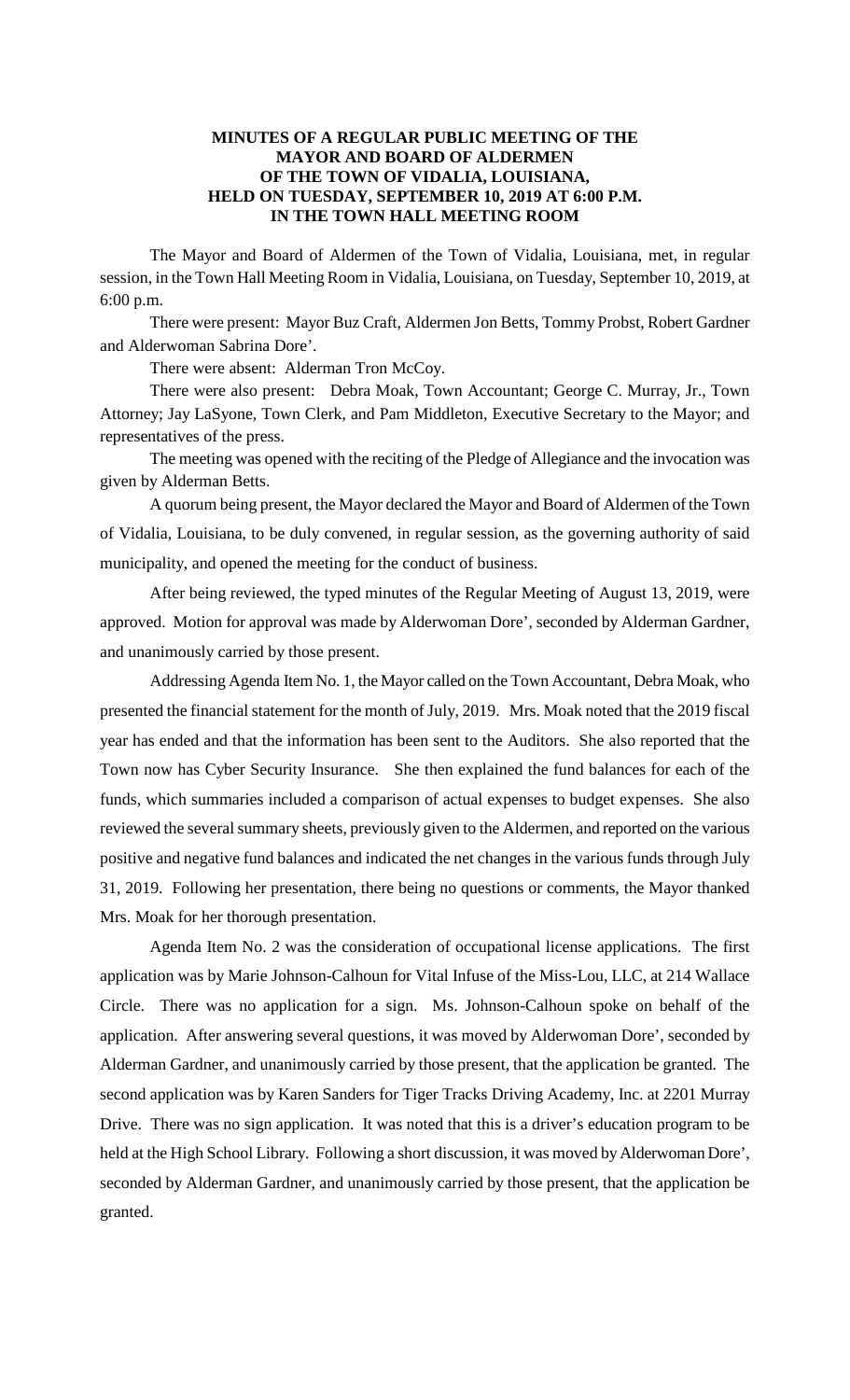Agenda Item No. 3 was consideration of outdoor sign applications. There was only one application, by Derrick Means, representing Vidalia Mills, at 1 King Timhoe Drive, for a sign at the front entrance to the plant. Mr. Means spoke on behalf of the application and showed the sign and its dimensions were included with the application. Following that, he gave an update on the progress and number of employees at the plant. Following Mr. Means' presentation, it was moved by Alderwoman Dore', seconded by Alderman Gardner, and unanimously carried by those present, to grant the application.

Agenda Item No. 4 was a discussion of potential cost to the Town related to maintaining the Vietnam Veterans Memorial Wall. The Mayor gave a short history of the project and then introduced Mr. Doug McCallister, representing Point Man International Ministries of the Miss-Lou, who spoke to the Board about the project and the means to finance the construction and placement of the wall. There was an extended discussion at which Mr. McCallister indicated that the wall is being placed at 270 Front Street, across the levee, and indicated who will be responsible for maintenance of the wall for such items as adding and updating names; damages to the wall because of things such as vandalism or other such damages. He also discussed the responsibility for the manufacture and placement of the wall, including landscaping, lighting, etc. He further discussed the responsibilities once the placement of the wall and landscaping and lighting have been done; and for routine maintenance, such as cleaning the wall and keeping any lighting working. Following his presentation, it was the consensus of the Board that Mr.McCallister and the Town Attorney will meet and discuss the changes to the current draft of the Cooperative Endeavor Agreement, so that it may be put in final form and signed.

Agenda Item No. 5 was Board approval and signatures on liaison agreement to comply with required emergency response procedures for the town gas system. The Mayor spoke of the need for this agreement and then gave the floor to Mr. Brian Allred who reported to the Board on the various reasons for the signing of the agreement. Following his presentation, there being no questions or comments, the Mayor and Board signed the agreement as presented to the Board prior to the meeting.

Agenda Item No. 6 was Board approval of Audit Questionnaire to comply with Louisiana Legislative Auditor requirements. The Mayor explained the need for approval of the Audit questionnaire. After a short discussion, Alderman Gardner offered a resolution for approval of the Audit questionnaire, the motion was seconded by Alderwoman Dore', and unanimously carried by those present.

## (A COPY OF THE RESOLUTION IS ATTACHED HERETO AND MADE A PART HEREOF).

Agenda Item No. 7 was the opening and approval of bids on sale of surplus Town vehicle (2004 Ford Taurus).

The Mayor announced that there was only one bid by Lynn's Enterprise of \$377.00. On motion by Alderman Probst, seconded by Alderman Gardner, and unanimously carried by those present, the bid was accepted.

Agenda Item No. 8 was the opening and approval of bids on new Town grapple truck. The Mayor proceeded to open the bids and announced them as follows:

- (1) By Empire Truck Sales in the amount of \$140,849.00;
- (2) By Waters International in the amount of \$142,607.86;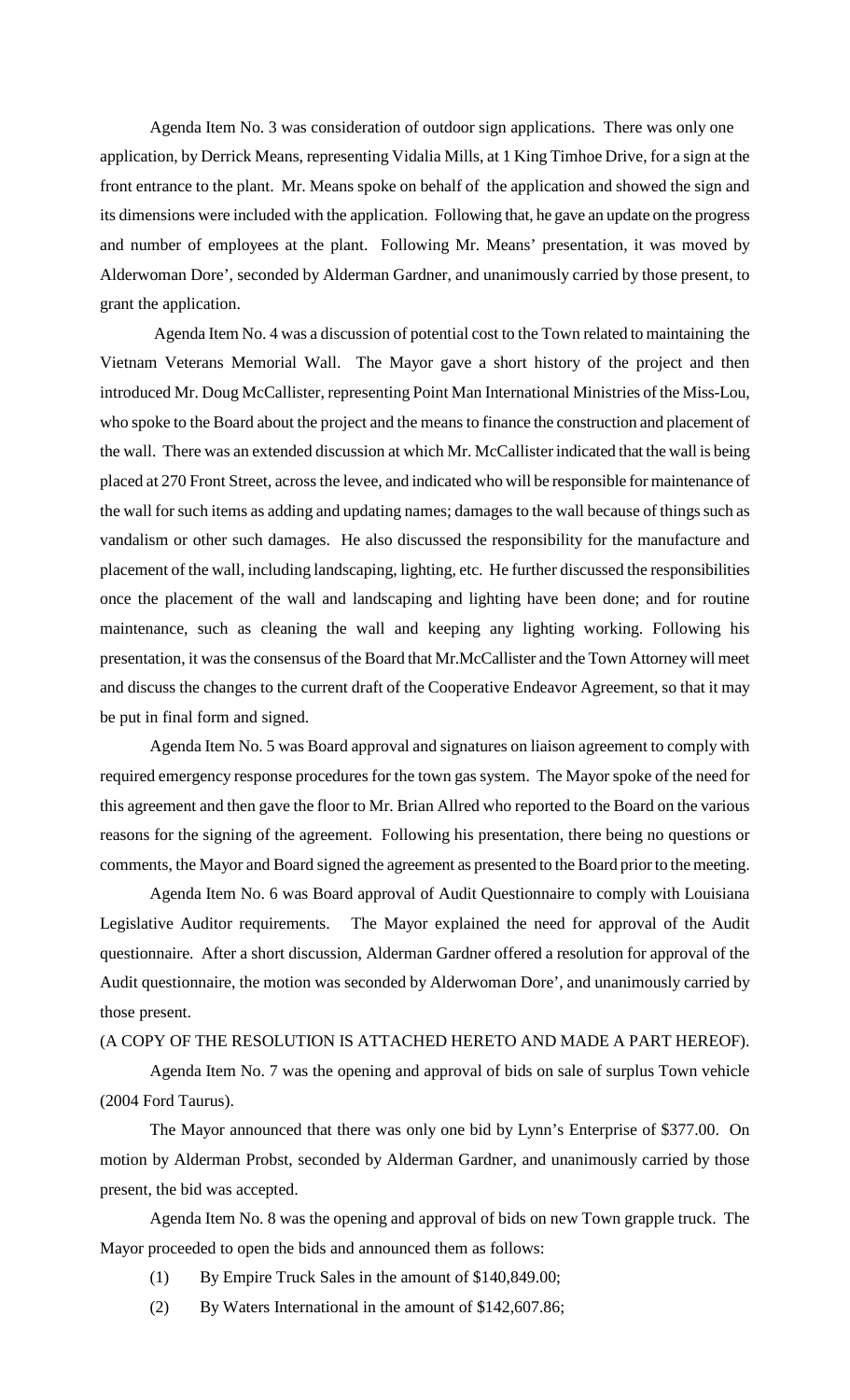- (3) By Scott Truck, LLC, in the amount of \$138,177.00; and
- (4) By Scott Truck, LLC, for \$144,122.00.

The Mayor noted that all bids included a TAC MAC loader and some contained alternate bids. Following a brief discussion, it was moved by Alderman Dore', seconded by Alderman Probst, and unanimously carried by those present that the bids be taken under advisement for comparison with the published specifications and that the bid be awarded to the lowest responsible bidder meeting those specifications; and that, thereafter, the Mayor proceed to notify the successful bidder and proceed with the purchase of the grapple truck.

Agenda Item No. 9 was a discussion of proposed projects for surplus hydroelectric royalties. The Mayor began by explaining the procedure for deciding which projects are to be undertaken. The Mayor and Board generally discussed the project suggestions resulting from the public hearings of August 27, 2019, and September 3, 2019, and briefly discussed those suggestions which had been included in the packet for the meeting. As a result of the discussions, the consensus was that no action would be taken at this meeting and that the Board will get a list of their suggestions and put a cost on them and will meet, two at a time, to come up with a list to present to the Mayor who would then research the cost issues.

The Mayor noting that there was nothing else on the agenda, asked for a motion to adjourn. A motion to adjourn was made by Alderman Gardner, seconded by Alderwoman Dore', and unanimously carried by those present, and the meeting was adjourned.

**\_\_/s/ Jay LaSyone\_\_\_\_\_\_\_\_\_\_\_\_\_\_\_\_\_\_\_\_ JAY LASYONE, TOWN CLERK BUZ CRAFT, MAYOR**

**\_\_/s/ Buz Craft\_\_\_\_\_\_\_\_\_\_\_\_\_\_\_\_\_\_\_\_\_\_**